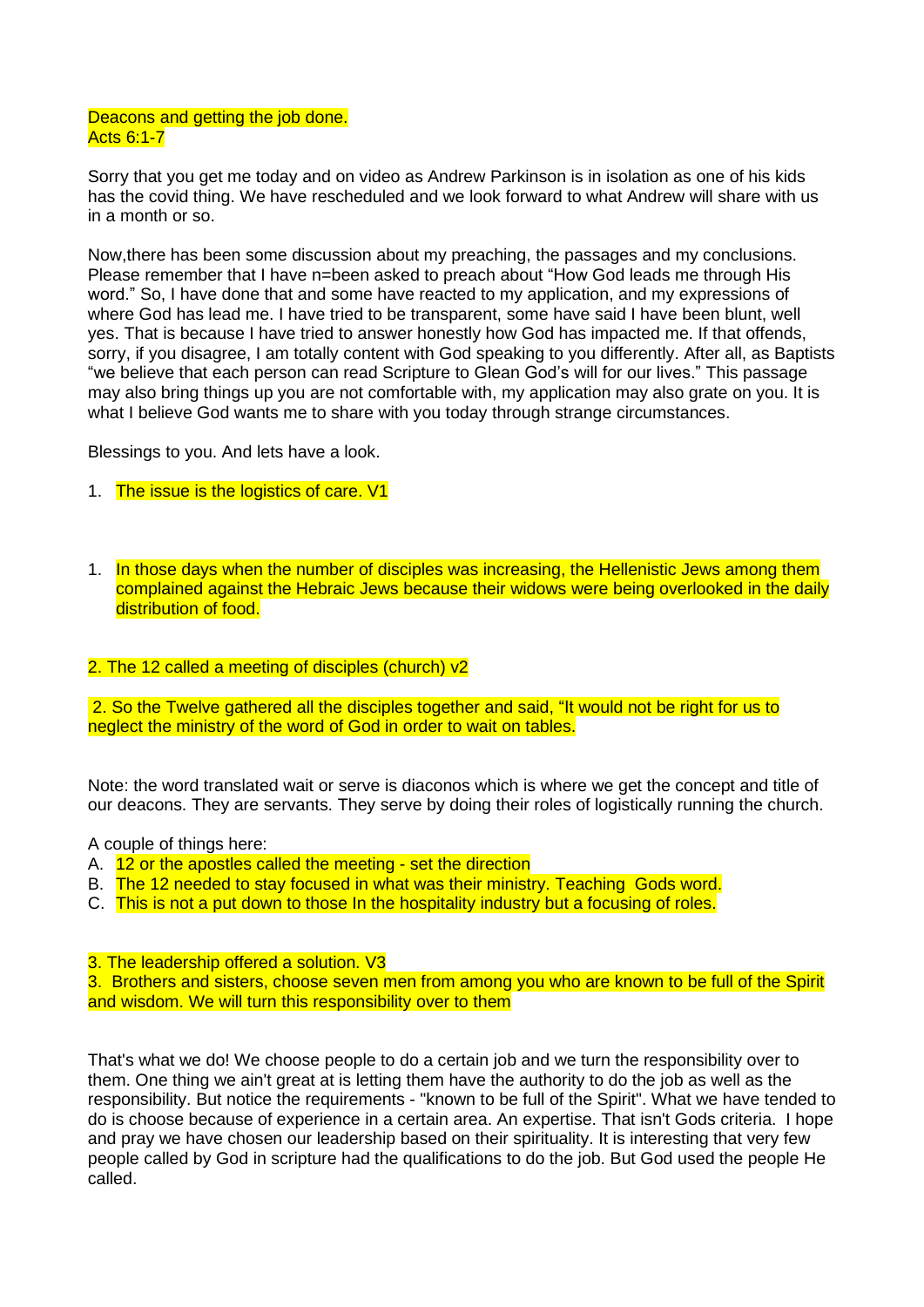4. This concept of service released the 12, the apostles, to do their thing.

4. and will give our attention to prayer and the ministry of the word."

That's what happens, the deacons do their thing so I can do mine. Yep

**But** 

They also do their thing so you can do yours.

Just as these early deacons released the apostle for their ministry, our deacons release you to yours. You don't have to worry about the logistic side of it, just get on with your ministry. Let them do theirs.It is a great system.

As an aside, a couple of years ago someone tried to argue that the Presbyterian system was more biblical that the baptist system of church governance. They picked the wrong person to attack on that on. After all a baptist pastor should be able to defend his belief structure. On top of the that, I understand their view point, I know their arguments, I learnt all of that in church history at college, I just feel they highlight a different set of theological points. Anyway, I made the comment that not only is the baptist viewpoint true to scripture but it is also the most culturally appropriate form of church governance. Briefly I outlined

These things:

- A. A voice for all members, both in voting and say after all we have a democratic understanding.
- B. All members are expected to participate in ministry.
- C. Our leaders come from within, we vote for our people to lead us.
- D. Any member can lead the non legal aspects of our worship. Preach, lead communion, take a funeral - just can't do weddings, that is a state gov, required thing.

Now there are other concepts as well, but we are biblical, we are culturally appropriate but we also set people apart to do what God has called them to.

## 5. They followed the leaders (apostles) plan. V5-6

5. This proposal pleased the whole group. They chose Stephen, a man full of faith and of the Holy Spirit; also Philip, Procorus, Nicanor, Timon, Parmenas, and Nicolas from Antioch, a convert to Judaism. 6. They presented these men to the apostles, who prayed and laid their hands on them.

That's it. The followed the plan.